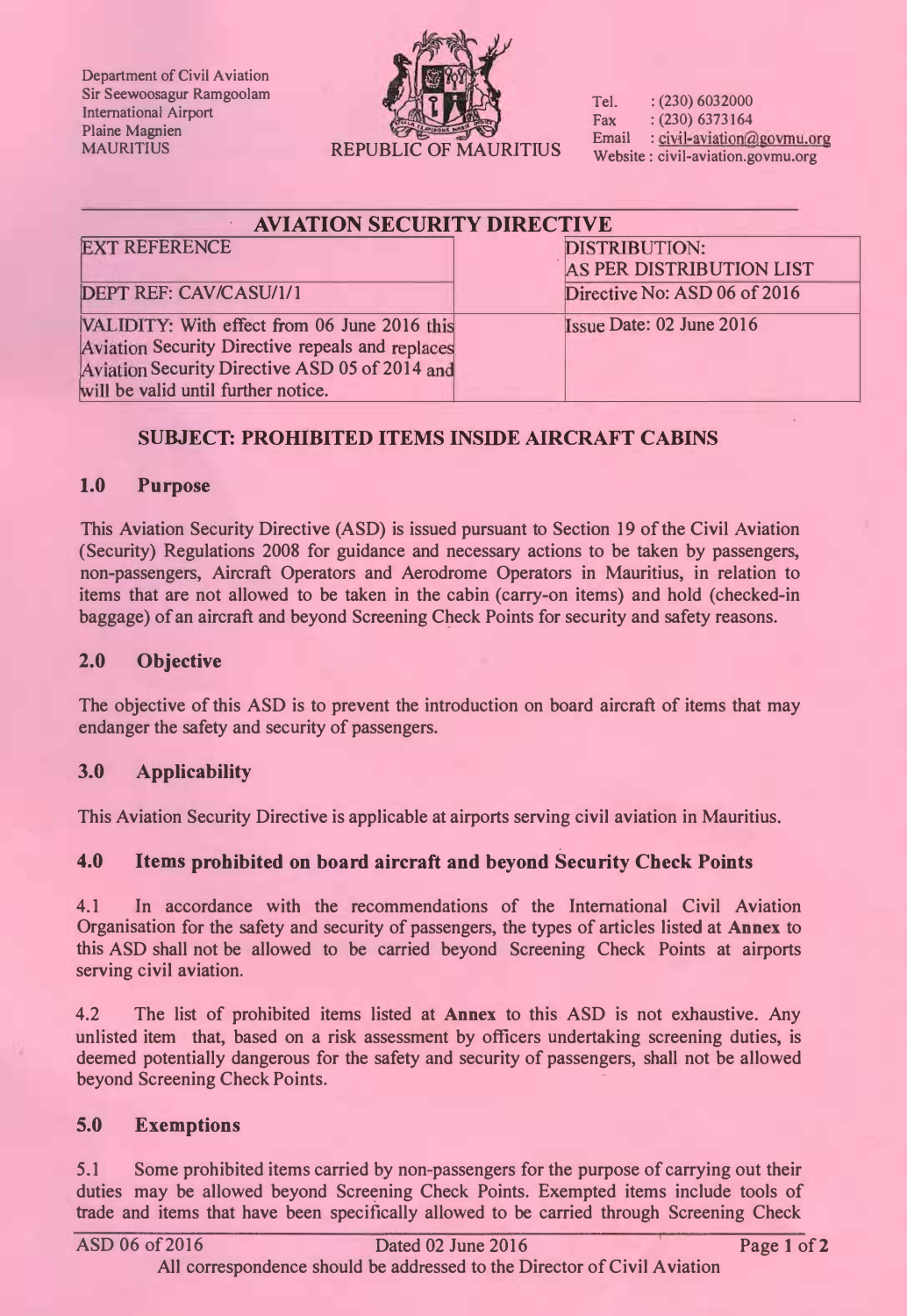Points by the Director of Civil Aviation.

5.2 Persons who are required to carry prohibited items (tools of trade) into sterile areas/on board aircraft are required to provide an endorsed list of such items (bearing company stamp and duly signed by a responsible officer from their respective organisations) to be presented to screening staff at Screening Check Points.

5.3 Screening staff shall inspect tool boxes to ensure that prohibited items, other than the exempted ones, are not carried beyond Screening Check Points. Exempted prohibited items allowed into sterile areas shall be closely monitored by the airport operators.

Note: Security controls on the carriage of Liquids, Aerosols and Gels (LAGs) beyond screening check points are contained in a separate Aviation Security Directive.

6.0 The collaboration of everyone is sought for the enhancement of aviation security.

I Raghoobursing

for Director of Civil Aviation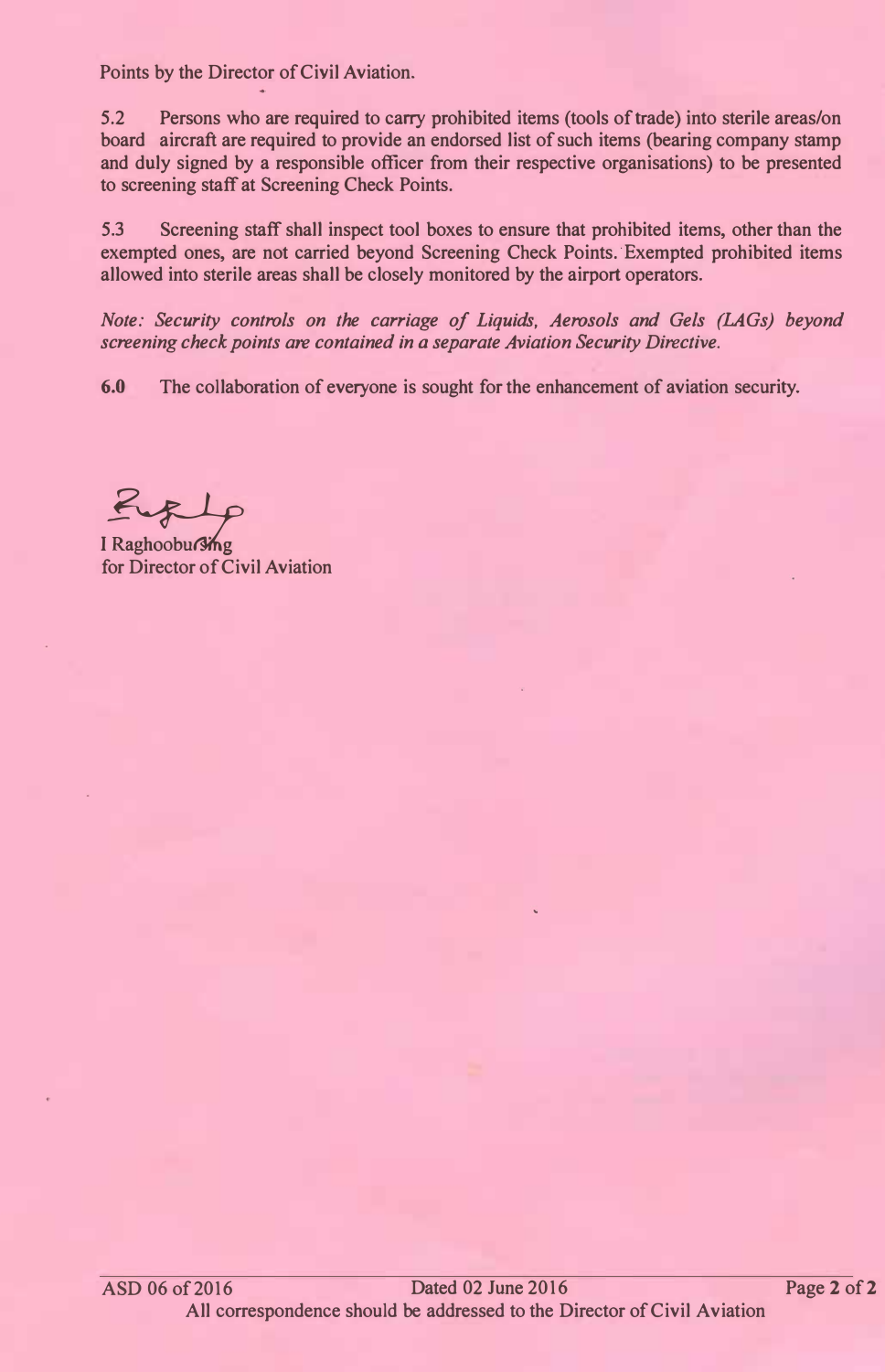#### Annex to ASD 06 of 2016

# PROHIBITED ITEMS LIST

1. The following articles are prohibied in the cabin of an aircraft and in security restricted areas for security **reasons** 

- a) guns, firearms and other devices that discharge projectiles designed to cause serious injury by discharging a projectile, or capable of being mistaken for such devices, including:
	- i) firearms of all types, including pistols, revolvers, rifles and shotguns;
	- ii) toy guns, replicas and imitation firearms capable of being mistaken for real weapons;
	- iii) component parts of firearms, excluding telescopic sights;
	- iv) compressed air and carbon dioxide guns, including pistols, pellet guns, rifles and ball bearing guns;
	- v) signal flare pistols and starter pistols;
	- vi) bows, crossbows and arrows;
	- vii) harpoon guns and spear guns; and
	- viii) slingshots and catapults;
- b) stunning devices designed spedfically to stun or immobilize, including:
	- i) devices for shocking, such as stun guns and stun batons;
	- ii) animal stunners and animal killers; and
	- iii). disabling and incapacitating chemicals, gases and sprays, such as mace, pepper or capsicum sprays, acid sprays, animal repellent sprays, and tear gas;
- ."c) objects with sharp points or sharp edges capable of being used to cause serious injury, including:
	- i) items designed for chopping, such as axes, hatchets and cleavers;
	- ii) ice axes and ice picks;
	- iii) razor blades and box cutters;
	- iv) knives with blades of more than 6 cm;
	- v) scissors with blades of more than 6 cm as measured from the fulcrum;

 $-1$ 

- vi) martial arts equipment with sharp points or sharp edges; and
- vii) swords and sabres;
- d) workers' tools capable of being used either to cause serious injury or to threaten the safety of aircraft, including:
	- i) crowbars;
	- ii) drills and drill bits, including cordless portable power drills;
	- iii) tools with blades or shafts more than 6 cm capable of use as weapons, such as screwdrivers and chisels;
	- iv) saws, including cordiess portable power saws;
	- v) blowtorches; and
	- vi) bolt guns and nail guns;